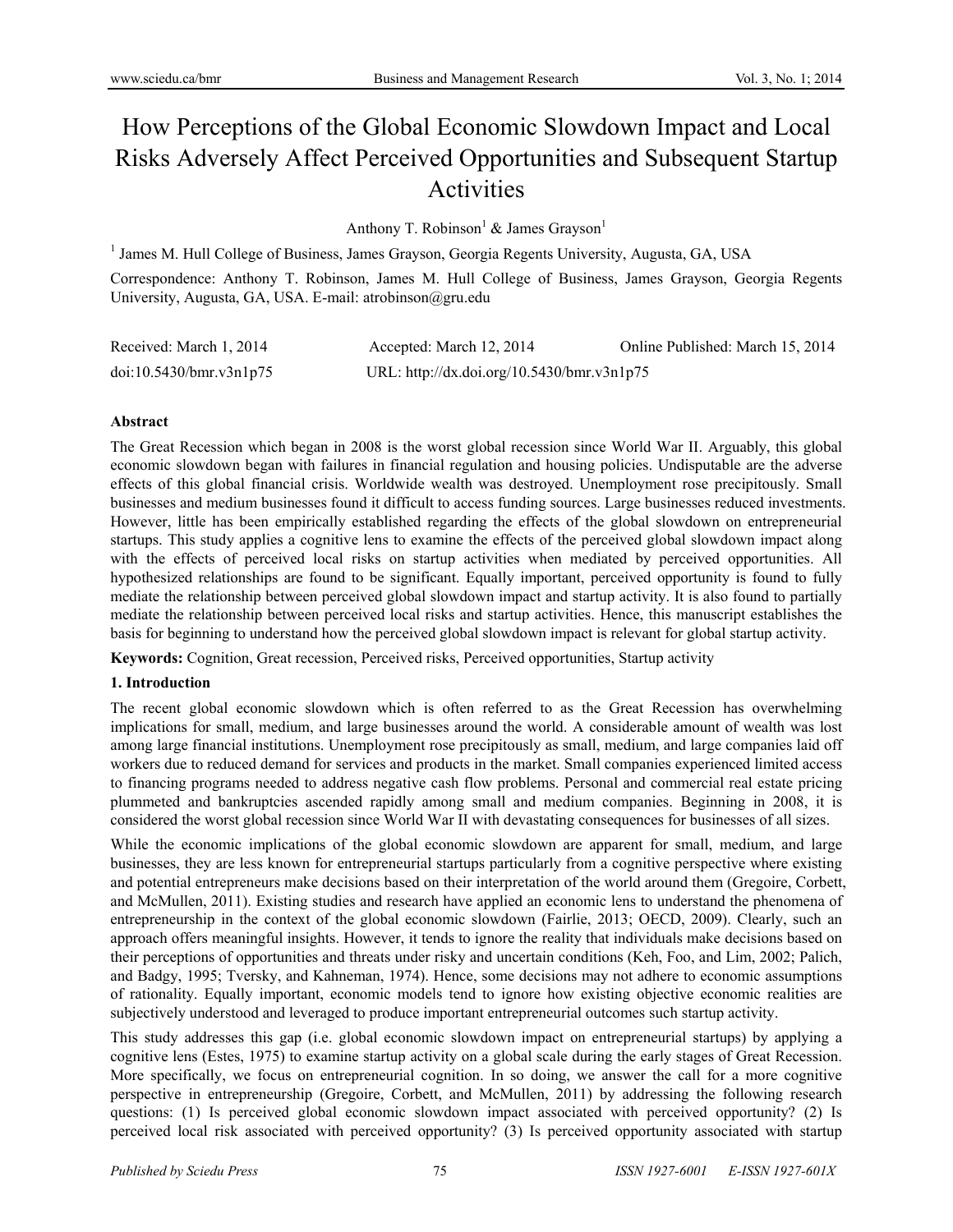activity? (4) Does perceived opportunity mediate the relationship between perceived global economic slowdown and startup activity? (5) Does perceived opportunity mediate the relationship between perceived local risk and startup activity?

The paper is organized as follows. First we establish the theoretical basis used to examine the entrepreneurial phenomena of interest. In so doing, we identify constructs of interest along with testable hypotheses. Figure 1 illustrates the theoretical model developed.



Figure 1. Theoretical Model

Table 1 presents a synopsis of the research questions, testable hypotheses, and results. Second, the methodological approach used to select the sample and test the model is discussed. Over six thousand data points from over fifty countries around the world were collected and analyzed to test the mediated model presented. Third, we discuss the results from the study. The results provide support for all hypotheses as indicated in Figure 3. Fourth, we discuss implications of these results for both theory and practice.

Table 1. Summary of Research Questions, Hypotheses, and Findings

| <b>Research Questions</b>                                                                                                     | Hypotheses                                                                                                                                         | Results             |
|-------------------------------------------------------------------------------------------------------------------------------|----------------------------------------------------------------------------------------------------------------------------------------------------|---------------------|
| Is perceived global economic<br>slowdown impact associated with<br>perceived opportunity?                                     | <i>Hypothesis 1:</i> Perceived global economic<br>slowdown impact is negatively associated with<br>perceived opportunity.                          | Supported           |
| Is perceived local risk associated with<br>perceived opportunity?                                                             | <i>Hypothesis 2:</i> Perceived local risk is negatively<br>associated with perceived opportunity.                                                  | Supported           |
| Is perceived opportunity associated<br>with startup activity?                                                                 | <i>Hypothesis 3:</i> Perceived opportunity is<br>positively associated startup activity.                                                           | Supported           |
| Does perceived opportunity mediate<br>the relationship between perceived<br>global economic slowdown and<br>startup activity? | <i>Hypothesis 4:</i> Perceived opportunity mediates<br>the relationship between perceived global<br>economic slowdown impact and startup activity. | Supported           |
| Does perceived opportunity mediate<br>the relationship between perceived<br>local risk and startup activity?                  | <i>Hypothesis 5:</i> Perceived opportunity mediates<br>the relationship between perceived local risk<br>and startup activity.                      | Partially supported |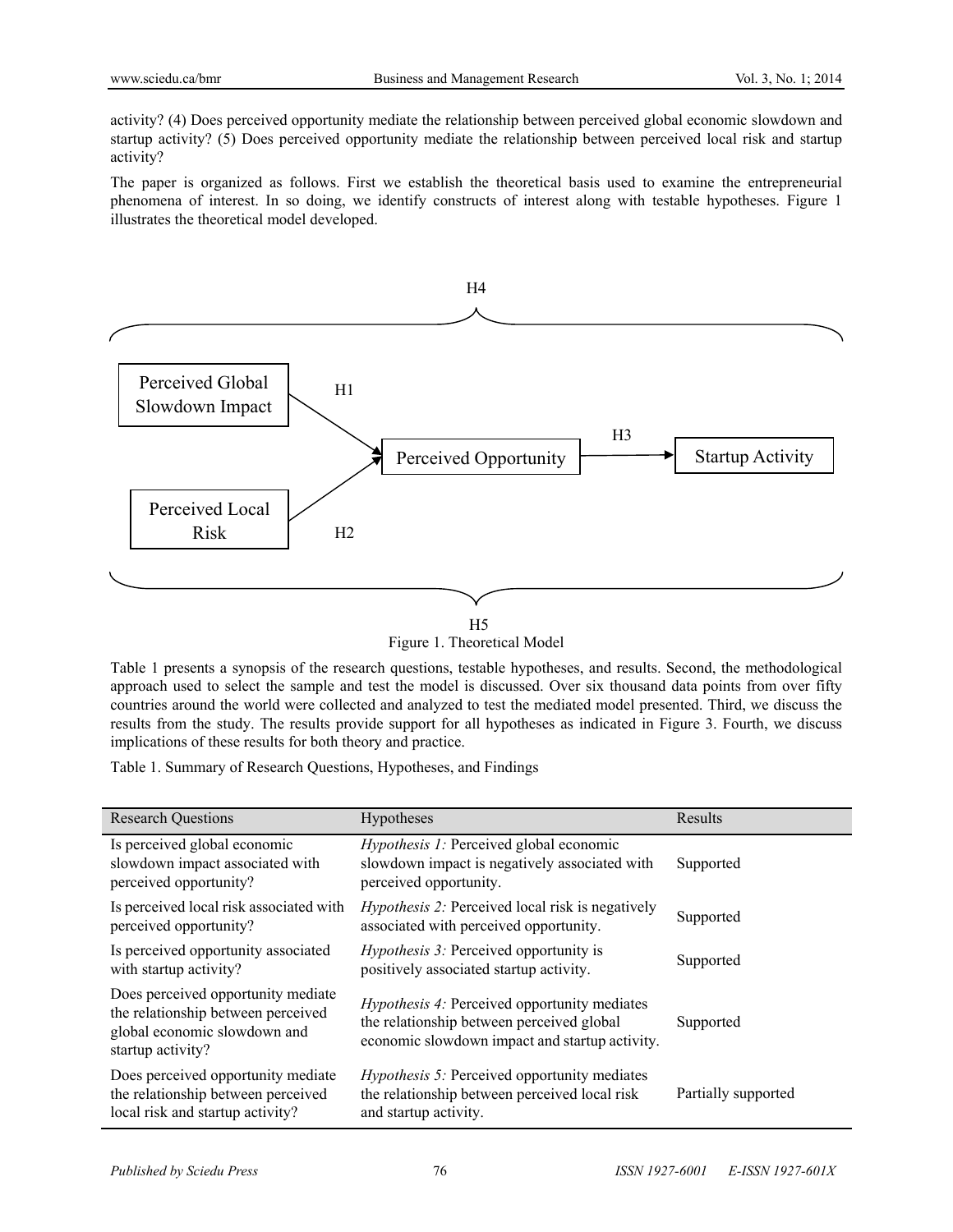## **2. Theoretical Background**

We apply cognitive theory (Estes, 1975) to explain and test the hypothesized relationships presented in this manuscript. Neisser (1967) defines cognition as those processes the transform, reduce, elaborate, sore, recover, and utilize sensory input. A cognitive approach to research identifies the individual as an important interpretation mechanism by which entrepreneurship-related phenomena such as those actions that differentiate entrepreneurs from non-entrepreneurs are explained (Gartner, 1985). Applying such a theoretical lens to the study of entrepreneurship provides unique insights (Byrne and Shepherd, 2013; Gregoire, Corbett, and McMullen, 2011) and explains entrepreneurial behavior such as those activities associated with starting a new business (Shaver and Scott, 1991) based on various perceptions such as risks, opportunities, and threats (Cooper, Dunkelberg, and Woo, 1988; Forlani and Mullins, 2000; Palich and Bagby, 1995).

According to cognition theory, the person matters more than broad organizational resources or economics particularly since people do not always behave rationally. It represents a theoretical lens that is quite unique when considered among organizational and economic perspectives such as the resource based view, a resource dependence view, transaction cost economics, and industrial economics theories. It is a valuable and unique viewpoint which argues that the person makes subjective sense of an otherwise objective world in ways that are unique to the person's mental models, perceptions, and the world around them. These sense-making activities subsequently affect entrepreneurial behavior such as startup activity leading to venture creation (Shaver & Scott, 1991). Hence, cognitive theory offers an informative perspective that can be applied to entrepreneurship (Byrne & Shepherd, 2013) to help explain why entrepreneurs behave as they do as it relates to startups.

More specifically, we leverage a specific type of cognitive theory, entrepreneurial cognitions (Mitchell, Buseniz, Lant, McDougall, Morse, and Smith, 2002; Mitchell, Buseniz, Lant, McDougall, Morse, and Smith, 2004; Mitchell, Buseniz, Bird, Gaglio, McMullen, Morse, and Smith, 2007), to examine the phenomena discussed in this manuscript. "E*ntrepreneurial cognitions are the knowledge structures that people use to make assessments, judgments, or decisions involving opportunity evaluation, venture creation, and growth*." (Mitchell et al., 2002: p. 97). Understanding such knowledge structures helps to illuminate economically impactful phenomena such as startup activities.

Startup activities, a key aspect of entrepreneurship, are often decided upon based on the mental representations of entrepreneurs (Byrne and Shepherd, 2013). They represent a venture creation decision by the entrepreneur to form an organization and to secure resources required for sustaining ongoing operations (Lee and Wong, 2004). As such, startup activities begin a process in which the possibilities for loss and gain become realized (Cooper et al., 1988; Forlani and Mullins, 2000). While regional factors matter for such entrepreneurial considerations (Kibler, 2013), global matters such as economic slowdowns can have debilitating effects on entrepreneurship outcomes such as startup activities (OECD, 2009).

## *2.1 Perceived Global Economic Slowdown Impact and Perceived Opportunity*

While the economic implications of the global economic slowdown are apparent for small, medium, and large businesses, they are less known for entrepreneurial startups particularly from a cognitive perspective where existing and potential entrepreneurs make decisions based on their interpretation of the world around them. The OECD identified the adverse impact the global crisis had on SMEs and entrepreneurship based on downturn in demand for goods and services as well as based on the decreased availability of financing opportunities (OECD, 2009). In so doing, they offer an economic explanation which identifies delays in accounts receivables, lack of access to short-term financing, stagnation in lending, and worsening access to credit as key explanations for SMEs and startups. More specific to new ventures, the OECD identifies a reduction in global venture capital fundraising as a key determinant leading to a decline in startup activity. Entrepreneurship research has devoted little attention to understanding and explaining what impact the Great Recession has had on entrepreneurship (Fairlie, 2013).

Arguably, Fairlie (2013) offers one of the first detailed analyses of how the global economic slowdown has impacted business creation. He leverages Current Population Survey data to better understand patterns of startup activity. Startup activity was found to be associated amidst higher incidents of unemployment. While the effects of the Great Recession have deleterious effects for home ownership, home values, and employment, the presence of slack labor markets represents a type of opportunity that outweighs other negative consequences. These findings provide some initial insights into the effects of a global economic recession, but they do not clearly explain how entrepreneurs perceive the recession as it relates to perceptions of opportunity which represent the essence of entrepreneurship (Keh et al., 2002).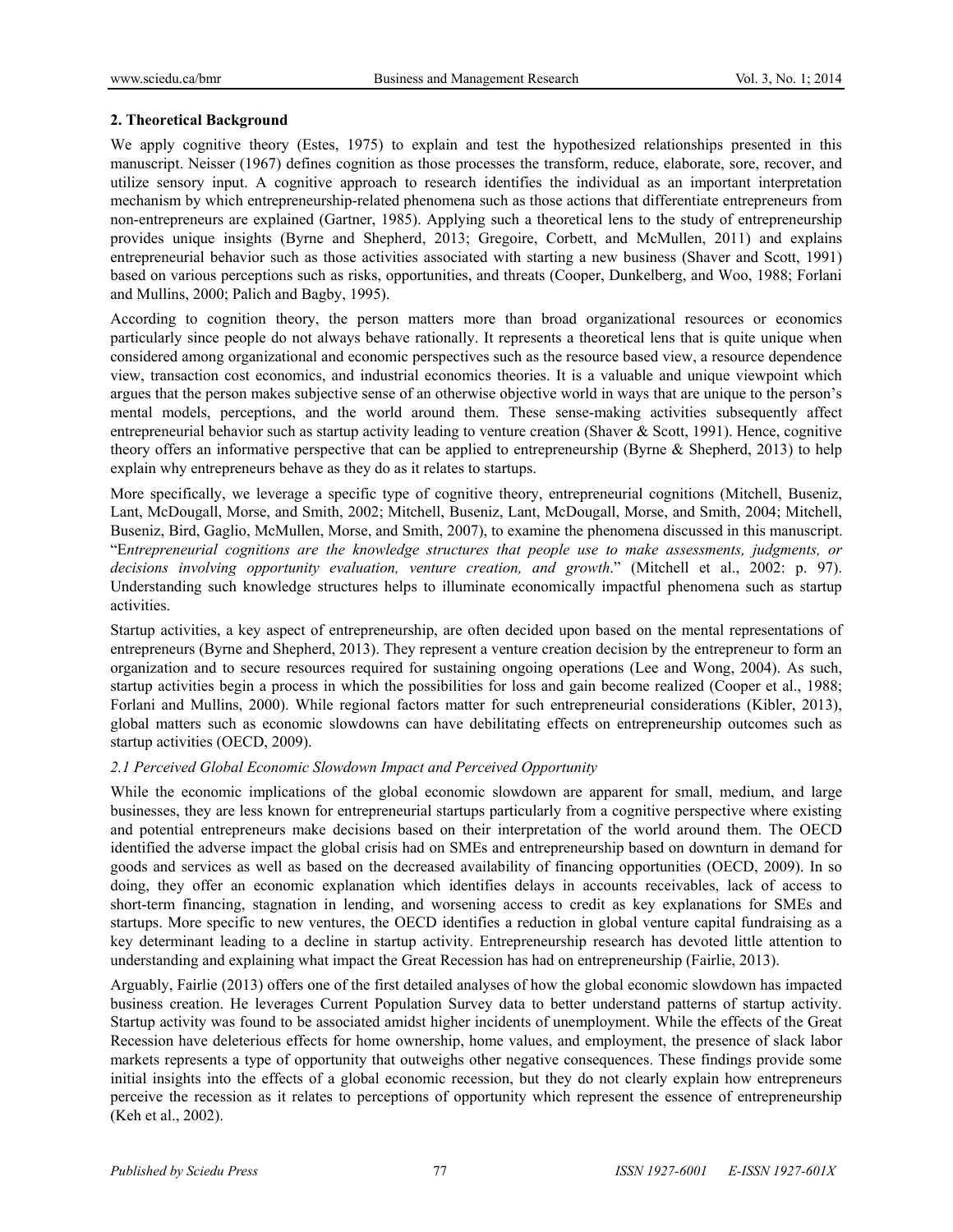Identifying an opportunity is a cognitive process (Baron and Ensley, 2006; Gregoire, Barr, and Shepherd, 2010) that seeks the possibility for gain and a more favorable future outcome (Keh et al., 2002). It is a subjective process which results in different outcomes depending on the alertness of the potential entrepreneur (Krueger, 1993) and the availability of resources to create new possibilities (Casson, 1982; Shane and Venkataraman, 2000). A reduction of resources such as funding due to lowered home values and employment (Fairlie, 2013; OECD, 2009) would likely limits perceptions of future favorable outcomes. This is particularly true since funding realities such as cash flow denote a unique challenge for new businesses. Moreover, a general perception of favorable future outcomes in a declining marketplace where increasing competition is coupled with fewer customers possessing suitable disposable income is unlikely. Hence, we submit the following hypothesis:

*Hypothesis 1: Perceived global economic slowdown impact is negatively associated with perceived opportunity.* 

#### *2.2 Perceived Local Risks and Perceived Opportunity*

Risk perceptions are chances for loss (e.g. economic, social, professional, and reputational) based on the subjective interpretations of individuals with implications for startup activity

(Forlani and Mullins, 2000; Gartner, 1985). As possibilities for loss (Forlani and Mullins, 2000), they are negatively associated with the chance for gains (Janney and Dess, 2006). These chances for loss are stark contrasts to chances for favorable outcomes (Robinson and Marino, 2013). Potential entrepreneurs must weigh these possibilities when making entrepreneurial decisions. They can be seen as "the extent to which there is uncertainty about whether potentially significant and/or disappointing outcomes of decision will be realized" (Sitkin & Pablo, 1992: 10). Decision-makers make subjective sense of chances for loss creating an inverse relationship with chances for gain. This suggests that perceived risks are not likely to produce favorable perceptions when associated with future outcomes (Cooper and Fraseruk, 2011; Sitkin and Pablo, 1992).

It stands to reason that those risks which are local (i.e. perceptually and practically closer) have a greater impact than those which tend to be more conceptual or distant. For instant, the local merchant has a much better understanding of customers that do not visit her establishment to purchase goods and/or services since these lost revenues are more proximal. Similarly, a potential entrepreneur considers the nearer risks as they are more "real" and have more predictable consequences. The risks of being considered a failed business person, of being positioned as a social outcast, and of being unable to pursue future opportunities such as new businesses and professional pursuits tend to be more real (i.e. local) since they can affect one's day-to-day life. These local risks have consequences for perceived opportunities yielding the following hypothesis:

#### *Hypothesis 2: Perceived local risk is negatively associated with perceived opportunity.*

## *2.3 Perceived Opportunity and Startup Activity*

The way in which decision-makers perceive opportunities matters for startup activities

(Palich and Bagby, 1995; Shane and Venkataraman, 2000; Venkataraman, 1997). Failing to see a favorable outcome in a game where the chances for loss are greater than the chances for gain (Keh, et al., 2002) will more often than not lead to alternative choices (Das and Teng, 1997; Palich and Bagby, 1995). When presented with the opportunity to create or join a fast growing high tech startup that one believes will increase their personal wealth faster than more stable employment alternatives, individuals may choose to pursue the startup holding all things constant. Clearly, the perceived value of the opportunity matters (Krueger, 2000). This suggests that how an opportunity is perceived will significantly influence startup activity producing the following hypothesis:

#### *Hypothesis 3: Perceived opportunity is positively associated startup activity.*

Consistent with theories of mediation (Baron and Kenny, 1986), we argue that the relationship between perceived global economic slowdown and startup activity and the relationship between perceived local risk and startup activity exist through perceived opportunity, the mediator. As such, we present the following hypotheses to test this mediated association:

*Hypothesis 4: Perceived opportunity mediates the relationship between perceived global economic slowdown impact and startup activity.* 

*Hypothesis 5: Perceived opportunity mediates the relationship between perceived local risk and startup activity.*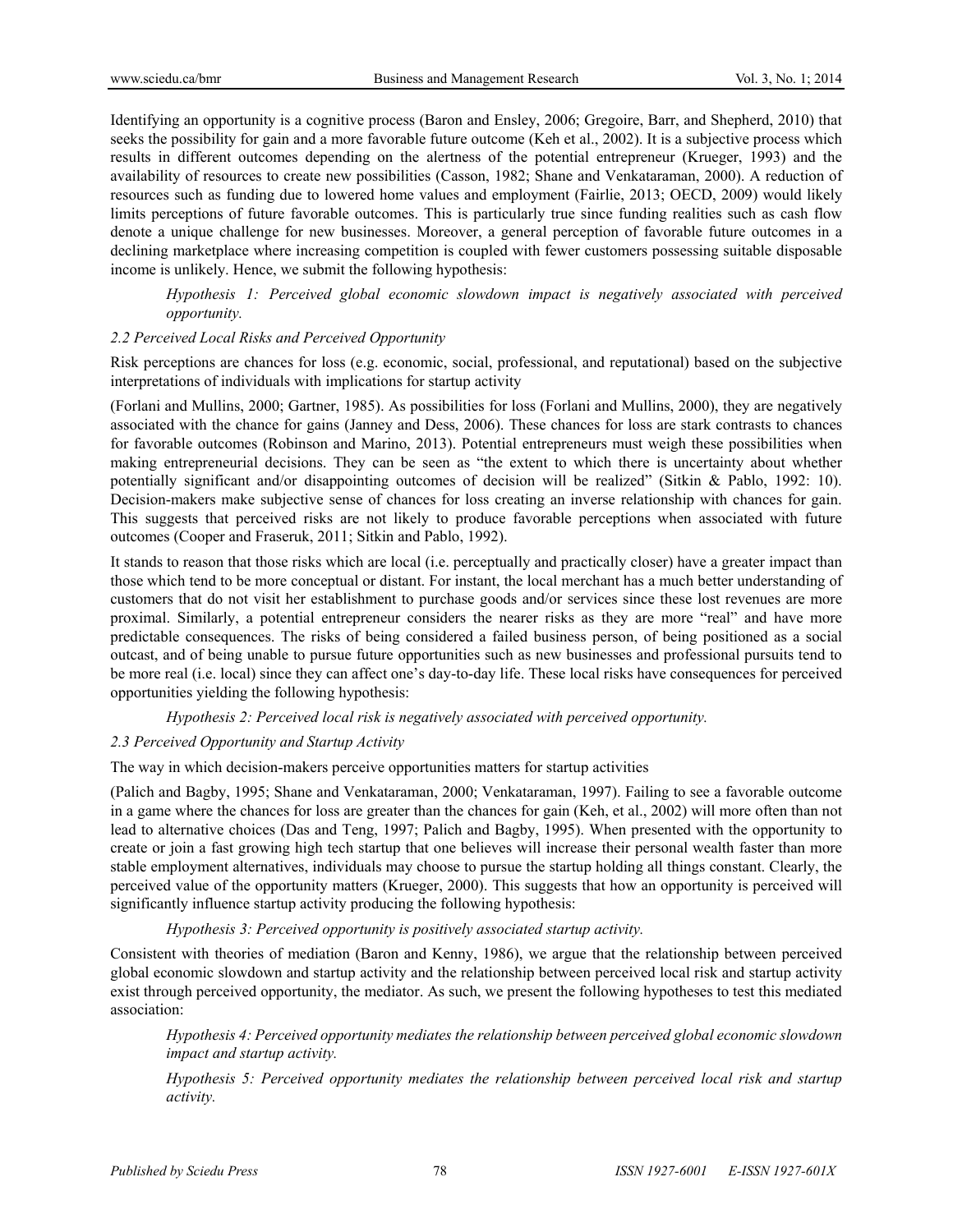In the following section, we provide the basis for testing the hypotheses presented in this manuscript. Subsequently, we provide results and a discussion to highlight theoretical and practical contributions of this research.

## **3. Methodology**

## *3.1 Data*

Data from the Global Entrepreneurship Monitor (GEM) project (Marcotte, 2013) were used for this study. The data collection began in 1999 based on a partnership between London Business School and Babson College who sought to better understand total entrepreneurial activity around the world. Responses regarding attitudes across more than fifty countries are collected annually. The GEM 2009 APS (adult population survey) Global – Individual Level Data is administered to at least 2000 adults in each GEM country. The entire data set consists of 283 variables and 183,074 observations.

#### *3.2 Variables*

#### 3.2.1 Startup Activity

To measure the dependent variable, startup activity, respondents were asked to indicate yes or not to whether they are currently trying to start a new business. A new startup activity was defined as one being developed either alone or with others, and included self-employment or selling either goods or services. This variable refers to the presence or absence those actions that are associated with starting a business.

#### 3.2.2 Perceived Local Risk

Respondents were asked how a fear of failing would impact their decision on a startup. To assess risk perception the question asked if a fear of failure would prevent respondents from starting a business, again answered with a yes or no. This variable represents the extent to which a specific measure of fear associated with starting a new business which may have additional implications for the entrepreneur.

## 3.2.3 Perceived Global Economic Slowdown Impact

Respondents were asked what impact the global economic slowdown had on the business opportunity for this start-up. Respondents were specifically asked if the impact had results in more business opportunities, somewhat more opportunities, no impact, somewhat fewer business opportunities or few business opportunities. The respondent data was recoded to form two levels for this response: more business opportunities or fewer business opportunities. This variable focused on the broader positive or adverse implications for the startup based on the broader economic environment.

## 3.2.4 Perceived Opportunity

Respondents were asked about their perception of the opportunity climate within their area. Specifically, respondents were asked to indicate yes or not if in the next six months there will be good opportunities for starting a business in the area where they live. This variable takes into consideration those factors that either support or do not support a business environment conducive for starting a business.

#### 3.2.5 Control variables

Several control variables were expected to be associated with the variables of interest and, thus, were included in this study - gender, age (continuous variable) and education (at five levels), along with work status (at three levels) were included in the model. For education and work status, the questionnaire asked respondents to select among a number of choices that identified their highest level of education and their main employment status. These choices were subsequently collapsed into two levels for the work status (working and not working) and two levels for education (college graduate or not a college graduate).

## *3.3 Variable exploration*

The dependent variable, startup activity, is a categorical variable (yes, no). The independent variables are categorical variables with perceived risk (yes, no) - perceived global impact (more business opportunities, fewer business opportunities), and perceived opportunity (yes, no). The control variables are primarily categorical (gender at two levels, work status at two levels, education at two levels), and one continuous variable, age.

Also, in preparing for the modeling analysis the dependent and independent variables were examined. Figure 2 provides analysis regarding the dependent variable, the mediator variable, and the independent variables that show the overall percent indicating positive startup intent is about 7.4%, the risk perception is about 38%, the favorable perceived global impact (more opportunities) is about 46%, and the favorable opportunity perception is about 32%.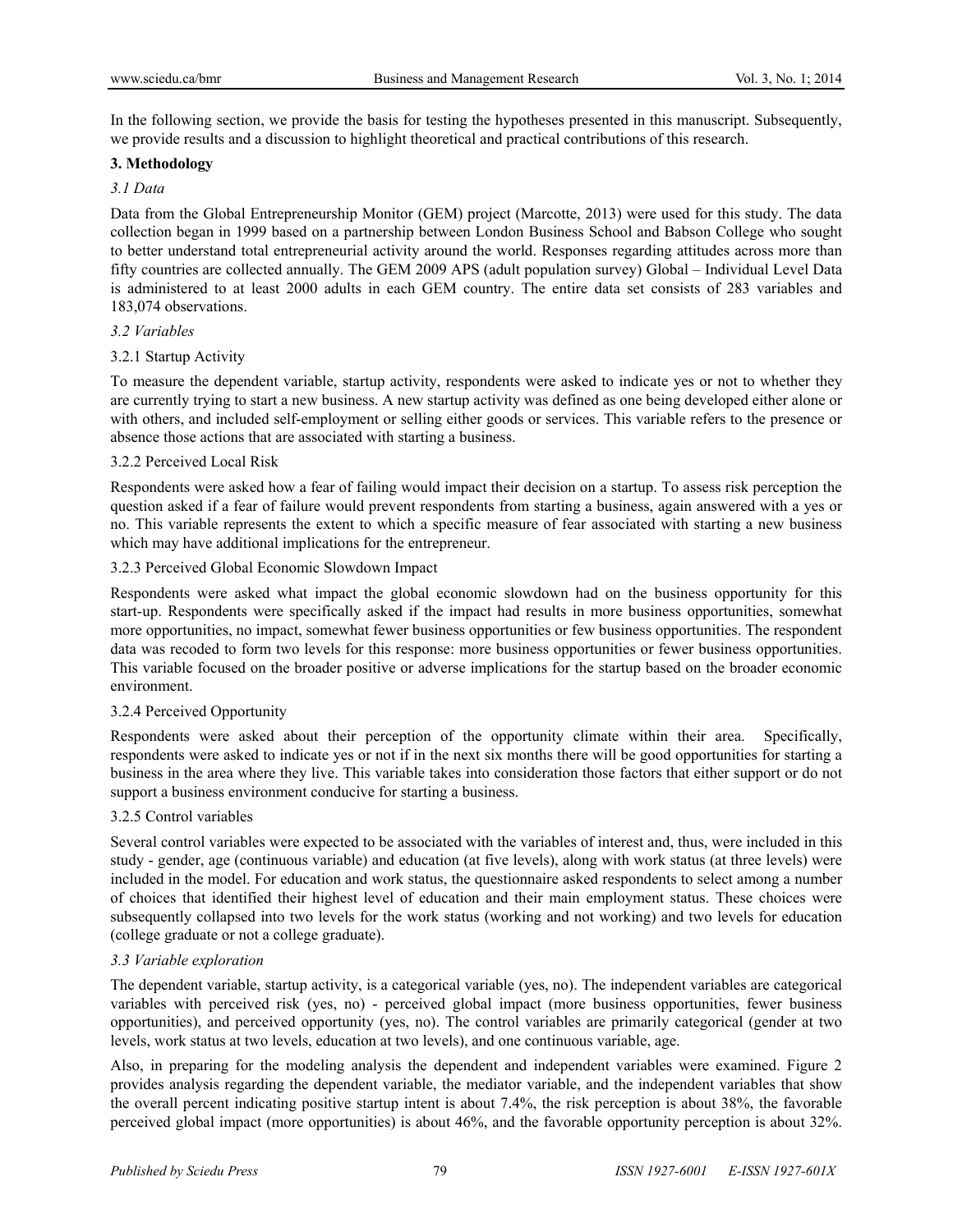The frequency distributions for these variables are shown below. Because the dependent variable and the majority of the independent variables are categorical it is not meaningful to show the more typical result of a correlation matrix.



Figure 2. Frequency Distribution of Variables

## *3.4 Models*

We used three logistic regression models (Kessler, 2007; Fiegener, Brown, Dreux, and Dennis, 2000) with a dependent variable startup intent, independent variables of perceived risk and perceived global impact, a mediator variable of opportunity perception, and the following control variables - gender, age, work status, and education. To test the hypothesized mediated relationship, we performed regression analysis following the mediated example of Baron and Kenny (1986).

Model 1 regressed the hypothesized mediator variable, opportunity perception, on the independent variables. Model 2 regressed the dependent variable, startup activity, on the independent variables. Model 3 regressed the dependent variable, startup activity, on the independent variables and on the mediator variable. All models included control variables. The results of these regression analyses are shown in Figure 3.

| All Countries                    |                       |                         |                         |
|----------------------------------|-----------------------|-------------------------|-------------------------|
| Dependent Variable:              | Perceived Opportunity | <b>Startup Activity</b> | <b>Startup Activity</b> |
|                                  |                       |                         |                         |
| Parameter Estimates              | в                     | в                       | В                       |
| Gender                           | $-0.0247$             | $-0.1083**$             | $-0.1019**$             |
| Age                              | 0.0019                | $-0.0073**$             | $-0.0076**$             |
| Education                        | 0.0355                | $0.1313***$             | $0.1370***$             |
| Work Status                      | 0.0347                | $-0.2092***$            | $-0.1897***$            |
| Perceived Global Slowdown Impact | $0.2680***$           | $0.0702*$               | 0.0544                  |
| Perceived Local Risk             | $-0.1956***$          | $-0.2034***$            | $-0.1806***$            |
| Perceived Opportunity            |                       |                         | $0.1288***$             |
| Intercept                        | $0.2533***$           | $2.6776***$             | 2.6495***               |
| Whole Model $Prob > ChiSq$       | $\leq 0.0001$ ***     | $\leq 0.0001$ ***       | $\leq 0.0001$ ***       |
| RSquare(U)                       | 1.94%                 | 1.43%                   | 1.94%                   |
| N                                | 6780                  | 7424                    | 6780                    |
| $*$ < 0.10; ** < 0.05; ***<0.01  |                       |                         |                         |

Figure 3. Regression Analysis Results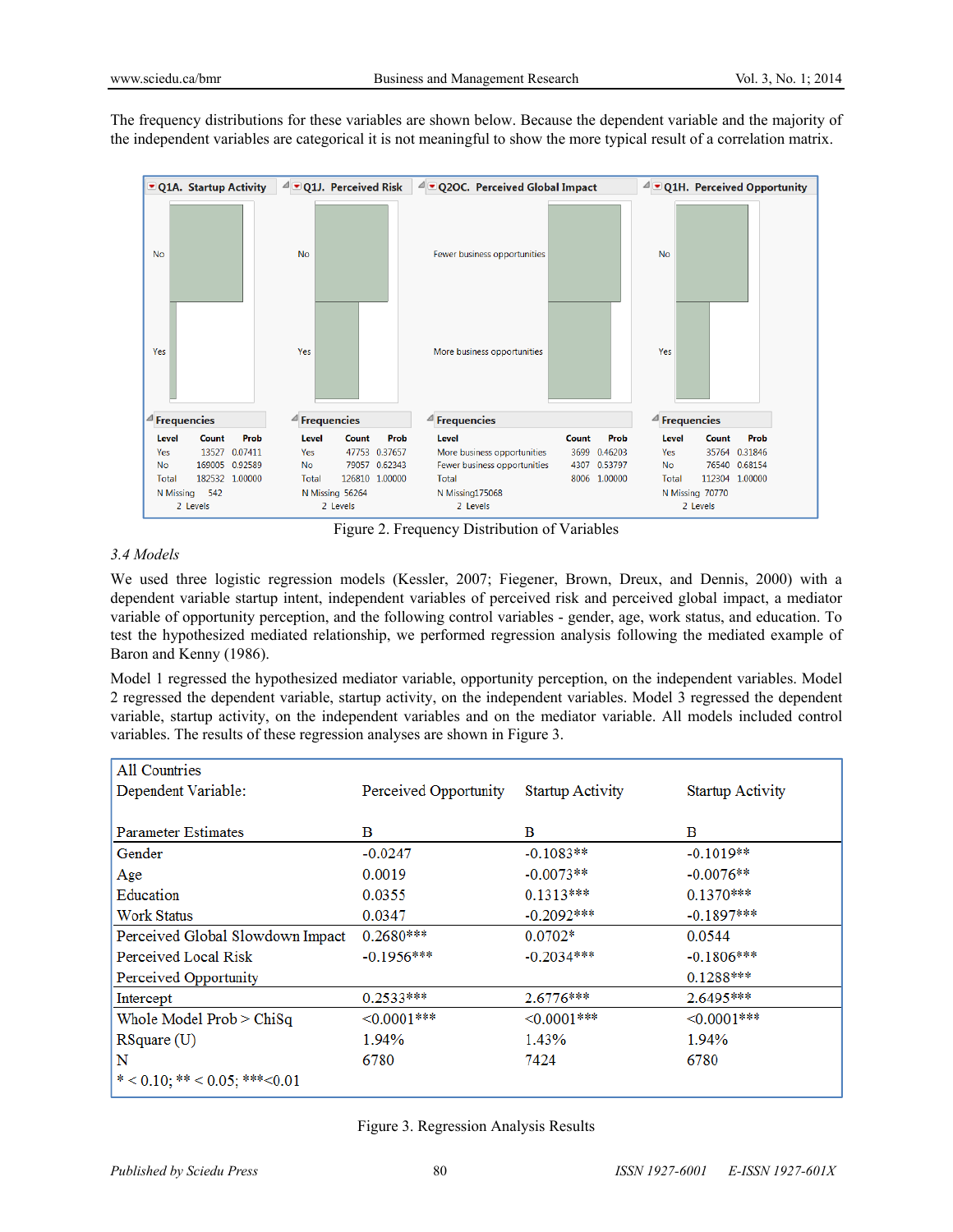## **4. Results**

In this study we conceptualized a relationship between perceived global economic slowdown impact and perceived local risk on startup activity, mediated by perceived opportunity. The resulting models show that all research questions associated with the hypothesized relationships are all supported or partially supported as summarized in Table 1.

Model 1 tested hypotheses 1 and 2 by examining the association between perceived global slowdown impact and perceived opportunity as well as the association between perceived local risk and perceived opportunity. Both perceived global slowdown impact and perceived local risk were significantly positively associated with perceived opportunity at a p-value of less than 0.01. These results showed strong support for hypotheses 1 and 2, thus suggesting that the independent variables of interest are significantly associated with the hypothesized mediating variable.

Together, Models 2 and 3 examined hypotheses 3, 4, and 5 resulting in a test for mediation. Model 2 examined the association between perceived global slowdown impact and perceived local risk with startup activity. The results found a statistically significant association between perceived global slowdown impact and startup activity at a very high level ( $p<0.10$ ). A highly statistically significant association between perceived local risk and startup activity (p<0.01) was also established based on the results. Interestingly, the level of significance for the associated independent variables with the dependent variable, while both significant, were significant and noticeably different levels. Perceived local risks were found to be more significantly associated with startup activity when compared to the global slowdown impact.

Model 3 tested for mediation by examining the association between perceived global slowdown impact and perceived local risk along with the mediator variable perceived opportunity on startup activity. There is a highly statistically significant association between perceived opportunity and startup activity  $(p<0.01)$ , which provides initial support for hypothesis 3. For the two independent variables, perceived global slowdown impact and perceived local risk that were examined and found to be significant in model 2, we found that perceived local risk is highly statistically significant (p<0.01), but perceived global slowdown impact was not significant in model 3. These results lead to a conclusion that supports hypothesis 4, which suggests a mediated relationship between perceived global slowdown impact and startup activity where perceived opportunity acts as a mediator. Hence that model is fully mediated. However, the results only partially supported hypothesis 5 which posited a mediated relationship between perceived local risk and startup activity where perceived opportunity acts as a mediator.

When considered together, all hypotheses are either fully or partially supported providing empirical evidence for the theory presented in this manuscript. The practical and theoretical importance of these findings is more thoroughly discussed in the subsequent section followed by suggestions for areas of future research.

## **5. Discussion**

This study is among the first to examine the impact of the global economic slowdown on entrepreneurship. Few studies have considered the important implications of the Great Recession of entrepreneurship (Fairlie, 2013). Equally important, this manuscript is the first to leverage cognitive theory to and perceptive variables of interest to explain entrepreneurial phenomena of interest. Hence, these findings contribute entrepreneurship research and extend entrepreneurial cognition theory (Mitchell et al., 2002; Mitchell et al., 2004; Mitchell et al., 2007) in meaningful ways by establishing mediated relationships between the perceived global economic slowdown and startup activity and between perceived local risks and startup activities with perceived opportunity as the mediator.

We find that perceived global economic slowdown impact is negatively associated with perceived opportunity. This supports existing research which highlights how a reduction in available resources may be associated with negative perceptions of opportunities (Casson, 1982; Fairlie, 2013; OECD, 2009; Shane and Venkataraman, 2000). Using data collected shortly after the Great Recession which began in 2008, we show that potential entrepreneurs perceived the global economic slowdown is adversely associated with their perception of opportunities. This provides a contrast with research that has focused primarily on non-cognitive relationships when explaining entrepreneurial phenomena (Fairlie, 2013). Together this research and past research open avenues of discussion as nations and communities work to rebound from the Great Recession.

We also find that local risks matter for potential entrepreneurs' perceptions of opportunities. Risks essential represent the chances for failure. Whereas the global economic slowdown matters in a conceptual way, the reality of local risks also matter in very significant ways. The findings here suggest that perceived local risks are negatively associated with perceived opportunities. Hence, potential entrepreneurs are motivated by the realities of possibilities for failure.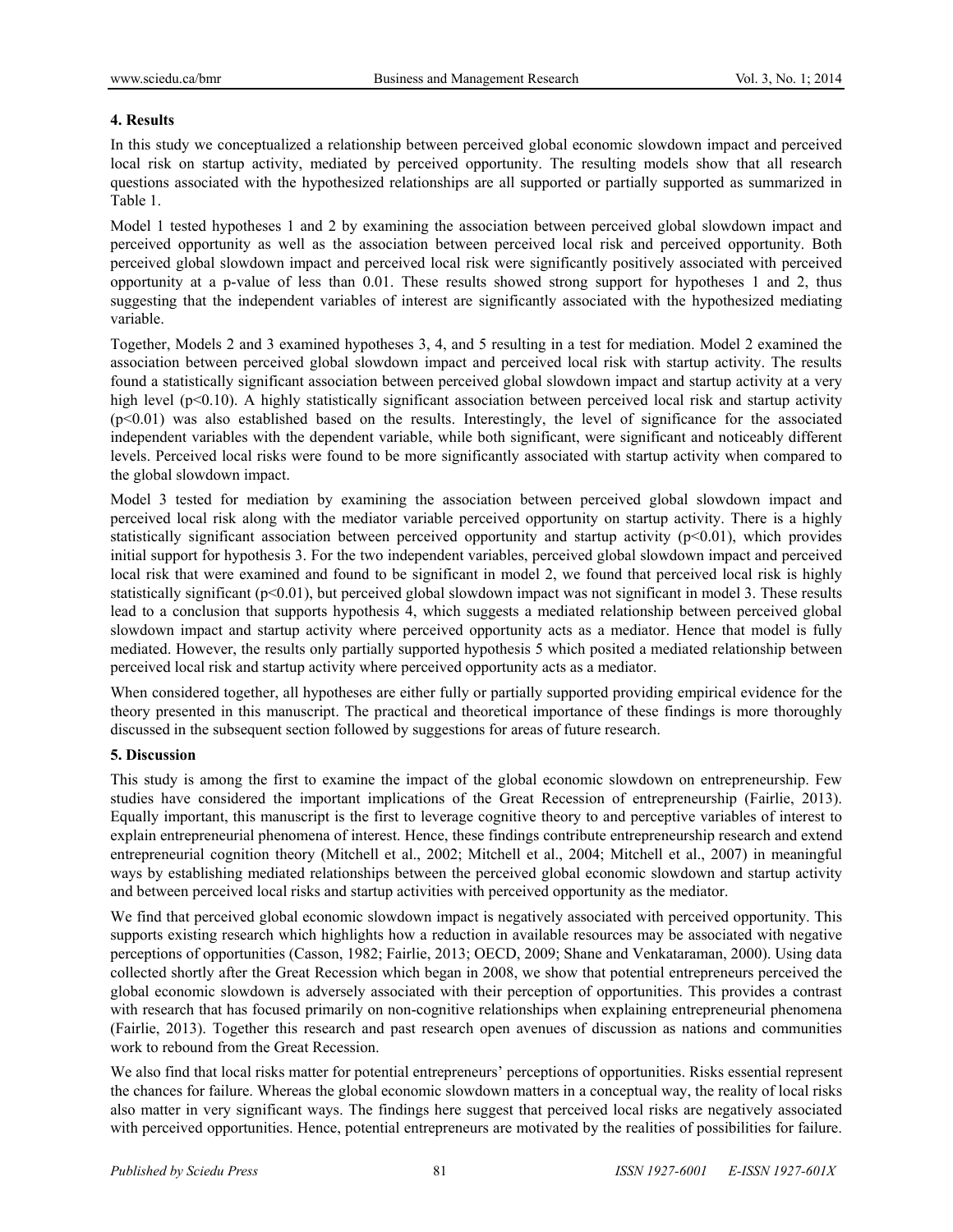As expected, risk is a strong and persistent motivator. Entrepreneurial types tend to be alert to opportunities, but those opportunities are not void of the reality of the associated risks to the startup.

The relationship between perceived opportunities and startup activities is established in this study. Opportunities are chances for success that have important consequences for startup activities (Cooper et al., 1988; Keh et al., 2002). Entrepreneurs create businesses to produce favorable outcomes in their lives, in their communities, and in the marketplace. They interpret a set of circumstances as chances for new possibilities that require the creation of new businesses to fully exploit said new possibilities. The absence of perceived opportunities will likely not subsequently produce new businesses given their high failure rates.

Finally, this research argues and establishes the perceived opportunity mediates the relationship between perceived global economic slowdown impact and startup activities as well as the relationship between local risk perceptions and startup activities. As expected, perceived opportunity fully mediates the relationship between perceived global economic slowdown impact and startup activities. This suggests that potential entrepreneurs make sense of the global economic slowdowns like the Great Recession for startup activities through the prism of perceived opportunities. Interestingly, the mediated relationship between local risk perceptions and startup activities is only partially mediated by perceived opportunities. Hence, local risk perceptions have more persistent implications for startup activities making it a stronger driver of entrepreneurial behavior.

There are important practical implications for this research. First, this research makes clear the important role that entrepreneurial confidence plays in startup activity. Much is made of consumer confidence in economic research. It is assumed that an increase in consumer confidence will drive most economic behavior. However, entrepreneurial research doesn't make such assumptions. Confidence or overconfidence of the entrepreneur will help to drive important entrepreneurial activities (Robinson and Marino, 2013). Making abundant those resources to sustain a startup is of critical importance for the potential entrepreneur's level of confidence. It is important to reemphasize that entrepreneurs are not necessarily rational since they often choose to play a game where the chances for lost are relatively high (Keh et al., 2002; Palich and Badgy, 1995). They form their own perceptions (i.e. cognitive constructs) (Estes, 1975; Neisser, 1967) and arrive at their own decisions based on rational and irrational considerations.

Second, those challenges that are most real to a potential entrepreneur are those that are most proximal. This suggests that policies should be crafted to help change the perception of local conditions. National efforts to promote entrepreneurial activity should focus on changing the reality of local markets particularly since this is the level at which many startup activities are reached. Additionally, this makes clear that efforts at the national level should be carefully coordinated with state, city, and community efforts. Hence, this supports the need for more comprehensive and fully integrated policy-making policies as opposed to more distributive approaches.

Future research should address theoretical and practical areas of interest. The Great Recession provides a unique context for understanding how external economic conditions are associated with entrepreneurship. Hence, this unique and valuable context provides a wonderful atmosphere for contextual research. For instance, continuing to tease out the impact of one's subjective reality on entrepreneurship based on the global economic recession provides avenues for future research. Additionally, understanding affective constructs (Baron, 2008; Podoynitsyna, Van der Bij, and Song, 2011) in the context of the Great Recession may provide valued entrepreneurial insights. Moreover, the interplay between cognitive and affective constructs in the context of the global economic slowdown makes unique contributions to entrepreneurial research.

#### **References**

- Baron, R. A. (2008). The role of affect in the entrepreneurial process. *The Academy of Management Review,* 33(28): 328-340. http://dx.doi.org/10.5465/AMR.2008.31193166
- Baron, R.A., & Ensley, M.D. (2006). Opportunity recognition as the detection of meaningful patterns: Evidence from comparisons of novice and experienced entrepreneurs. *Management Science,* 52(9): 1331-1344. http://dx.doi.org/10.1287/mnsc.1060.0538
- Baron, R. M. & Kenny, D.A. (1986). The moderator-mediator variable distinction in social psychological research: conceptual, strategic, and statistical considerations. *Journal of Personality and Social Psychology*, 51: 1173-1182. http://dx.doi.org/10.1037//0022-3514.51.6.1173
- Byrne, O. & Shepherd, D. (2013). Different strokes for different folks: Entrepreneurial narratives of emotion, cognition, and making sense of business failure. *Entrepreneurship Theory and Practice:* 1-29. http://dx.doi.org/10.1111/etap.12046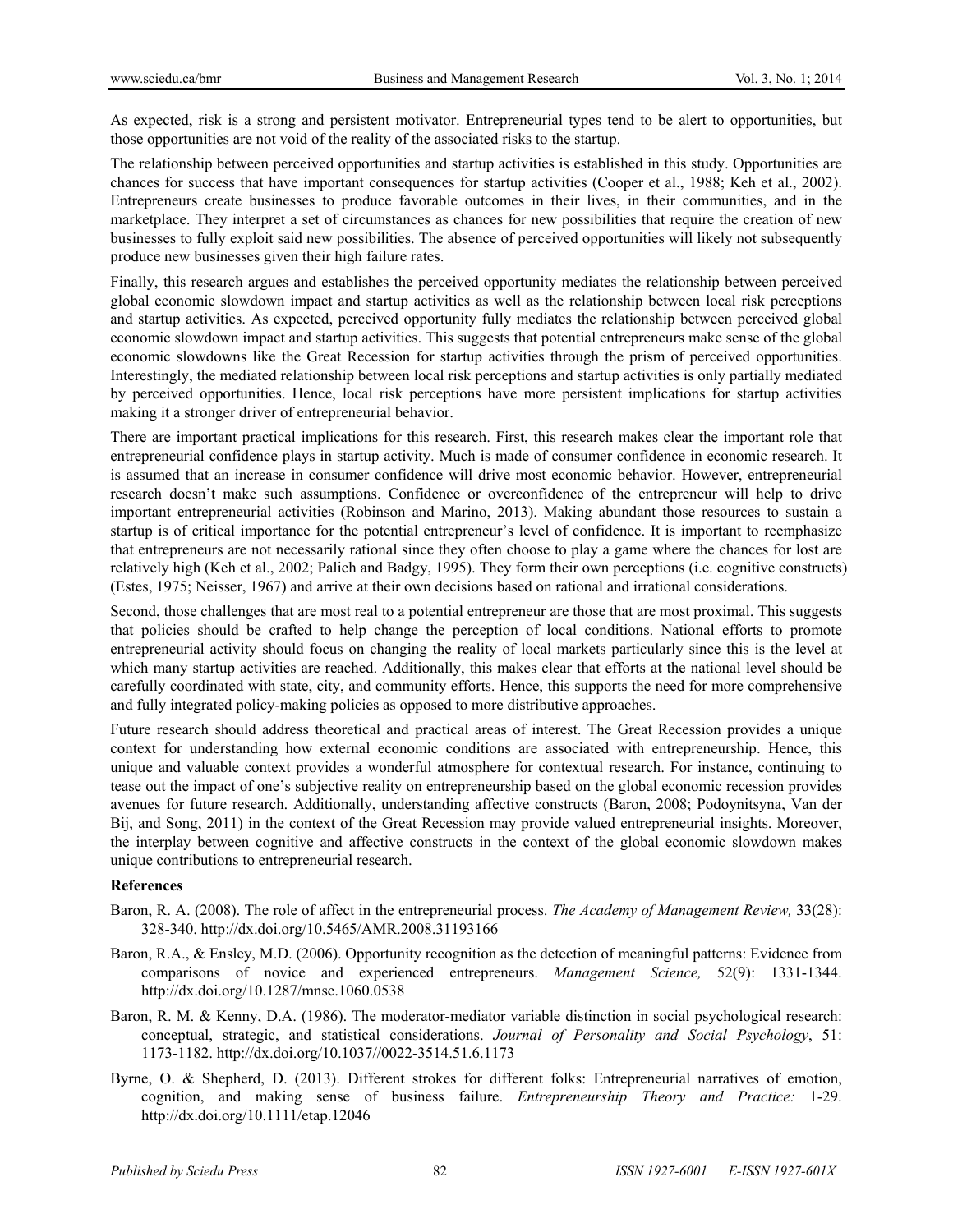Casson, M. (1982). *The Entrepreneur: An Economic Theory.* Oxford: Martin Robertson.

- Cohen, J. & Cohen, P. (1983). Applied multiple regression/correlation analysis for the behavioral sciences. Second Edition. (Hillsdale, NJ: Lawrence Erlbaum Associates, Publishers).
- Cooper, A. C., Dunkelberg, W. C. & Woo, C. Y. (1988). Entrepreneurs' perceived chances for success. *Journal of Business Venturing*, 3(2): 12. http://dx.doi.org/10.1016/0883-9026(88)90020-1
- Cooper, A. C., Dunkelberg, W. C. & Woo, C. Y. (1988). Entrepreneurs' perceived chances for success. *Journal of Business Venturing*, 3(2): 12. http://dx.doi.org/10.1016/0883-9026(88)90020-1
- Cooper, T. & Fraseruk, A. (2011). Strategic risk, risk perception and risk behavior: Meta-Analysis. *Journal of Financial Management and Analysis,* 24(2): 20-29.
- Estes, W. K. (1975). *Handbook of Learning and Cognitive Processes* (Vol. 1 ed.). Hillsdale, NJ: Lawrence-Erlbaum.
- Fairlie, R. W. (2013). Entrepreneurship, economic conditions, and the great recession. *Journal of Economics & Management Strategy*, 22(2): 207-231.
- Fiegener, M. K., Brown, B.M., Dreux, D.R. IV & Dennis, W.J Jr. (2000). The adoption of outside boards by small private US firms. *Entrepreneurship & Regional Development* 12: 291-309. http://dx.doi.org/10.1080/08985620050177921
- Forlani, D. & Mullins, J. (2000). Perceived risks and choices in entrepreneurs' new venture decisions. *Journal of Business Venturing,* 15: 305-322. http://dx.doi.org/10.1016/S0883-9026(98)00017-2
- Gartner, W. (1985). A conceptual framework for describing the phenomenon of new venture creation. *Academy of Management Review*, 10(4): 696-706. http://dx.doi.org/10.2307/258039
- Gartner, W. & Liao, J. (2012). The effects of perceptions of risk, environment uncertainty, and growth aspirations on new venture creation success. *Small Business Economics,* 39: 703-707. http://dx.doi.org/10.1007/s11187-011-9356-1
- Gregoire, D., Corbett, A. & McMullen, J. (2011). The cognitive perspective in entrepreneurship: An agenda for the future. *Journal of Management Studies,* 48(6): 1443-1477. http://dx.doi.org/10.1111/j.1467-6486.2010.00922.x
- Gregoire, D., Barr, P., & Shepherd, D.A. (2010). Cognitive process of opportunity recognition: The role of structural alignment. *Organization Science,* 21: 413-431. http://dx.doi.org/10.1287/orsc.1090.0462
- Forlani, D. & Mullins, J. (2000). Perceived risks and choices in entrepreneurs' new venture decisions. *Journal of Business Venturing*, 15: 305-322. http://dx.doi.org/10.1016/S0883-9026(98)00017-2
- Janney, J. J. & Dess, G. G. (2006). The risk concept for entrepreneurs reconsidered: New challenges to the conventional wisdom. *Journal of Business Venturing*, 21(3): 385-400. http://dx.doi.org/10.1016/j.jbusvent.2005.06.003
- Keh, H., Foo, D. & Lim, B. (2002). Opportunity evaluation under risky conditions: The cognitive processes of entrepreneurs. *Entrepreneurship Theory and Practice*, Winter: 125-148. http://dx.doi.org/10.1111/1540-8520.00003
- Kibler, E. (2013). Formation of entrepreneurial intentions in a regional context. *Entrepreneurship & Regional Development,* 25(3-4): 293-323. http://dx.doi.org/10.1080/08985626.2012.721008
- Krueger N. F. (2000.) The cognitive infrastructure of opportunity emergence. *Entrepreneurship Theory & Practice*, 24: 5-23. http://dx.doi.org/10.1007/3-540-48543-0\_9
- Marcotte, C. (2013). Measuring entrepreneurship at the country level: A review and research agenda. *Entrepreneurship & Regional Development*, 25(3-4): 174-194. http://dx.doi.org/10.1080/08985626.2012.710264
- Mitchell, R. K., Buseniz, L. W., Lant, T., McDougall, P. P., Morse, E. A. & Smith, J. B. (2002). Toward a theory of entrepreneurial cognition: Rethinking the people side of entrepreneurship research. *Entrepreneurship Theory and Practice*: 93-104. http://dx.doi.org/10.1111/1540-8520.00001
- Mitchell, R. K., Buseniz, L. W., Lant, T., McDougall, P. P., Morse, E. A. & Smith, J. B. (2004). The distinctive and inclusive domain of entrepreneurial cognition research. *Entrepreneurship Theory and Practice*, 505-518. http://dx.doi.org/10.1111/j.1540-6520.2004.00061.x